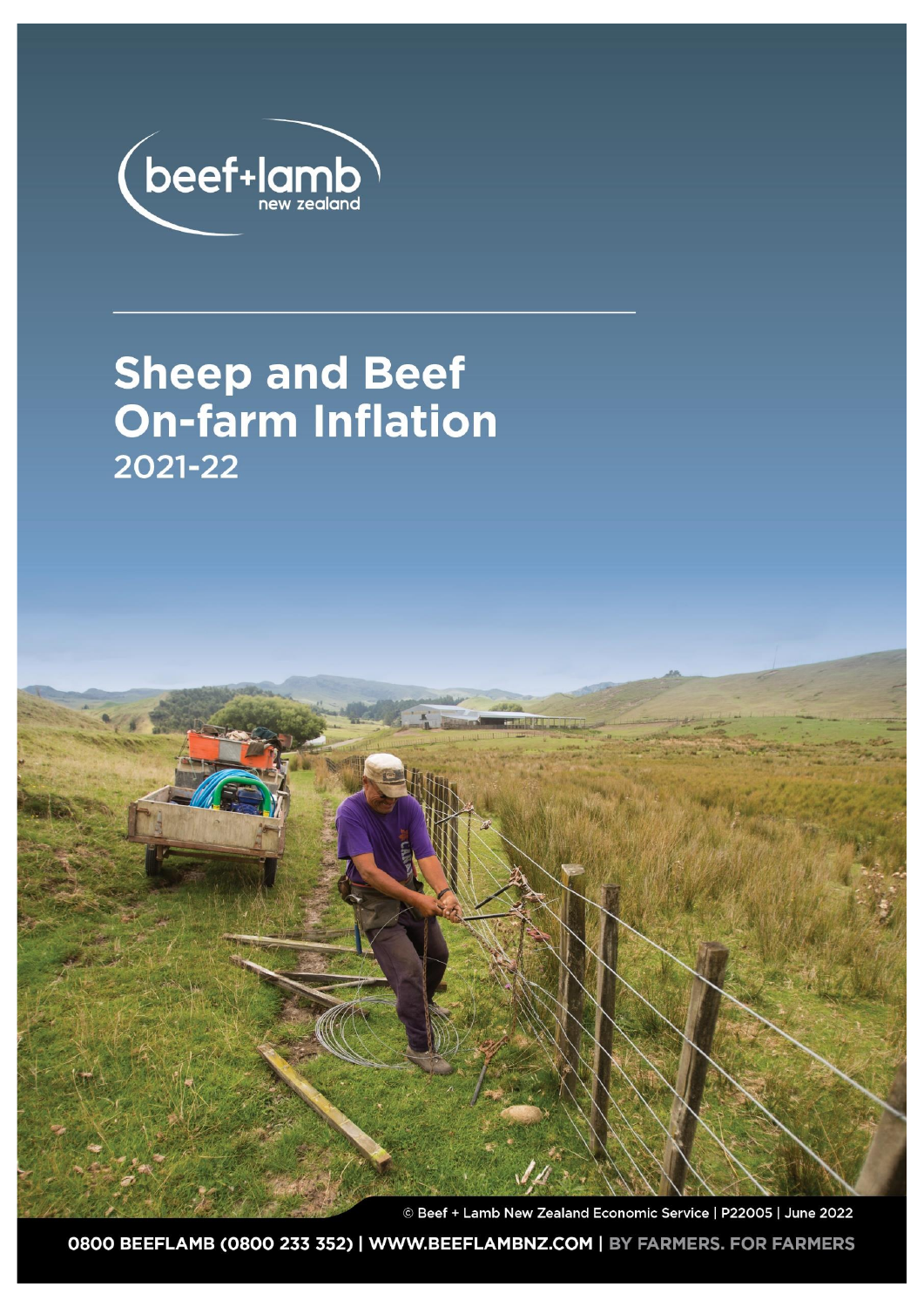# SHEEP AND BEEF ON-FARM INFLATION 2021-22

Paper No. P22005 | ISSN 2230-5777 | June 2022

The sheep and beef on-farm inflation report indicates the annual changes in farm input prices and not the annual changes in total farm expenditure. On-farm inflation is different to total farm expenditure, which takes into account the volume of inputs used on farm.

### <span id="page-1-0"></span>**1. On-farm inflation**

#### **On-farm inflation +10.2% in 2022**

Prices for sheep and beef farm inputs **increased 10.2 per cent** between March 2021 and March 2022 compared with a 1.1 per cent **decrease** in the previous 12-month period (se[e Figure 1\)](#page-2-0).

Of the 16 categories of inputs, prices increased for 15 and decreased for one – Electricity (-2.6%). The largest increase in price was for Fuel (+54.3%) however the impact of a 23.0 per cent increase in Fertiliser, Lime and Seed prices is more significant for sheep and beef farmers because this area of expenditure comprises 17.5 per cent of total farm expenditure. The prices of almost one-third of categories of farm expenditure increased by 10 per cent or more (se[e Figure 3\)](#page-3-1).

#### **On-farm inflation +14.9% in 5 years +13.0% in 10 years**

Prices for sheep and beef farm inputs were up 14.9 per cent over the last five years, and up 13.0 per cent over the last 10 years. Se[e Table 2.](#page-6-0)

#### **On-farm inflation higher than consumer price inflation in 2022**

On-farm inflation was higher than consumer price inflation in 2022, which was 6.9 per cent between March 2021 and March 2022. Over the last five years, consumer price inflation was 14.1 per cent, and over the last 10 years it was 20.3 per cent (see [Figure 2\)](#page-2-1).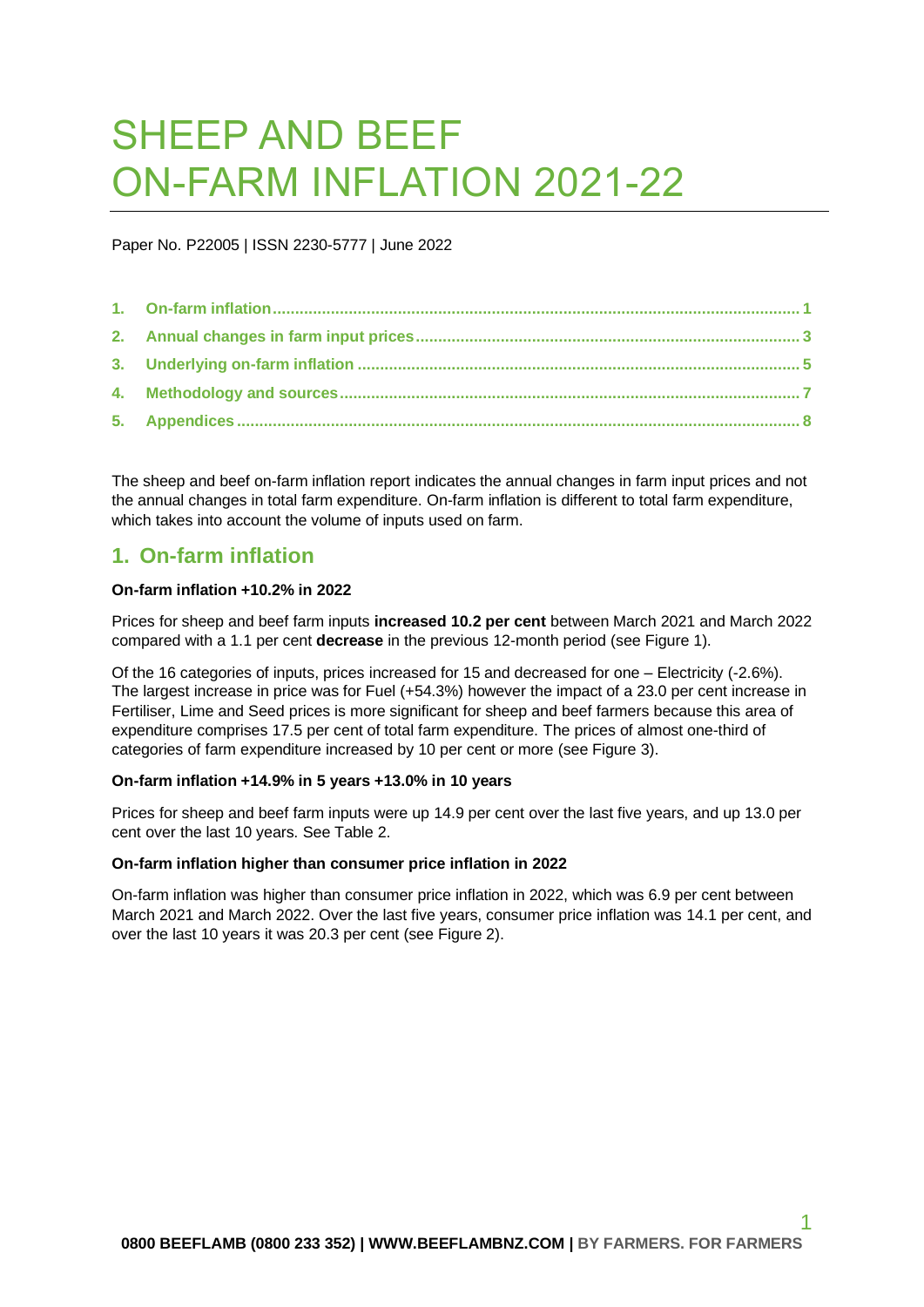<span id="page-2-0"></span>



Source: Beef + Lamb New Zealand Economic Service | Statistics New Zealand

<span id="page-2-1"></span>

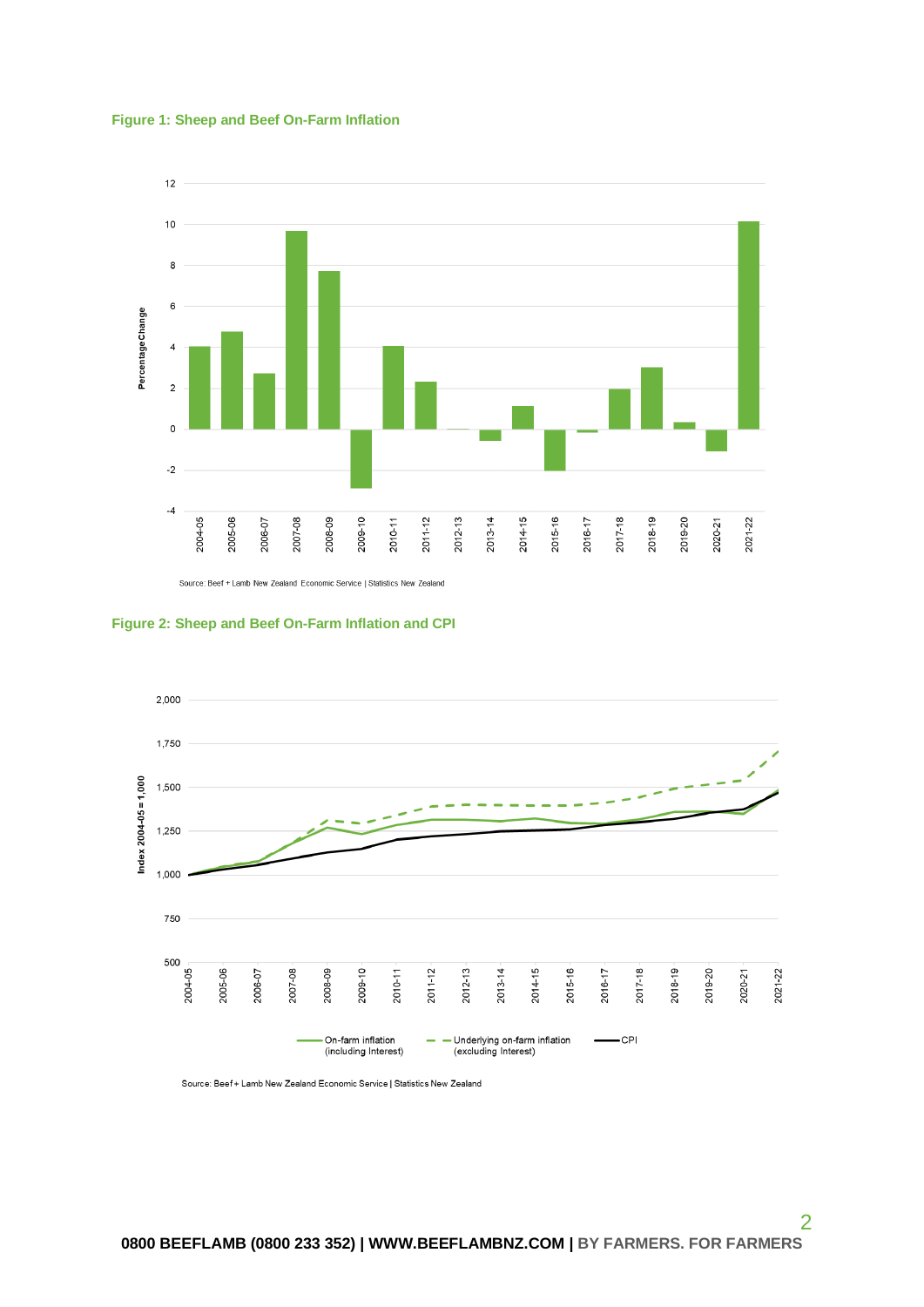# <span id="page-3-0"></span>**2. Annual changes in farm input prices**

#### **Fuel +54.3%**

Between March 2021 and March 2022, the overall price for Fuel increased by 54.3 per cent following a 4.7 per cent **decrease** reported for the previous 12-month period. A number of factors contributed to fuel price increases over the period including increased levy under the New Zealand Emissions Trading Scheme (ETS), increased demand for fuel globally – against a background of limited supply, import costs, supply problems and latterly uncertainty caused by the invasion of Ukraine by Russia.

#### **Fertiliser, Lime & Seeds +23.0%**

The price of Fertiliser, Lime & Seeds increased by 23.0 per cent in the year to March 2022, following a slight increase (+0.8%) in the previous year. Fertiliser prices hit highs due to demand outstripping supply as soaring energy costs resulted in output cuts in the global fertiliser manufacturing sector. In late 2021, some key fertiliser producers (such as China, Russia and Egypt) introduced restrictions on exports to reduce any impact on domestic food production. Prices of locally manufactured fertilisers reportedly increased by a lesser rate than imports – farmers were quick to look for alternatives and make changes to their nutrient management budgets where possible.

#### **Weed and Pest Control +14.9%**

The overall price for Weed and Pest Control increased 14.9 per cent in the year to March 2022 compared to a 5.0 per cent increase for the previous 12-month period.

#### **Repairs, Maintenance & Vehicles +10.4%**

Between March 2021 and March 2022, the overall price for Repairs, Maintenance and Vehicles increased by 10.4 per cent following a 2.4 per cent increase in the previous 12-month period. One element of the increased prices is labour costs for hiring contractors and tradespeople, in addition to increased shipping costs and prices for materials.



#### <span id="page-3-1"></span>**Figure 3: Sheep and Beef Farm Input Prices Changes – March 2021 to March 2022**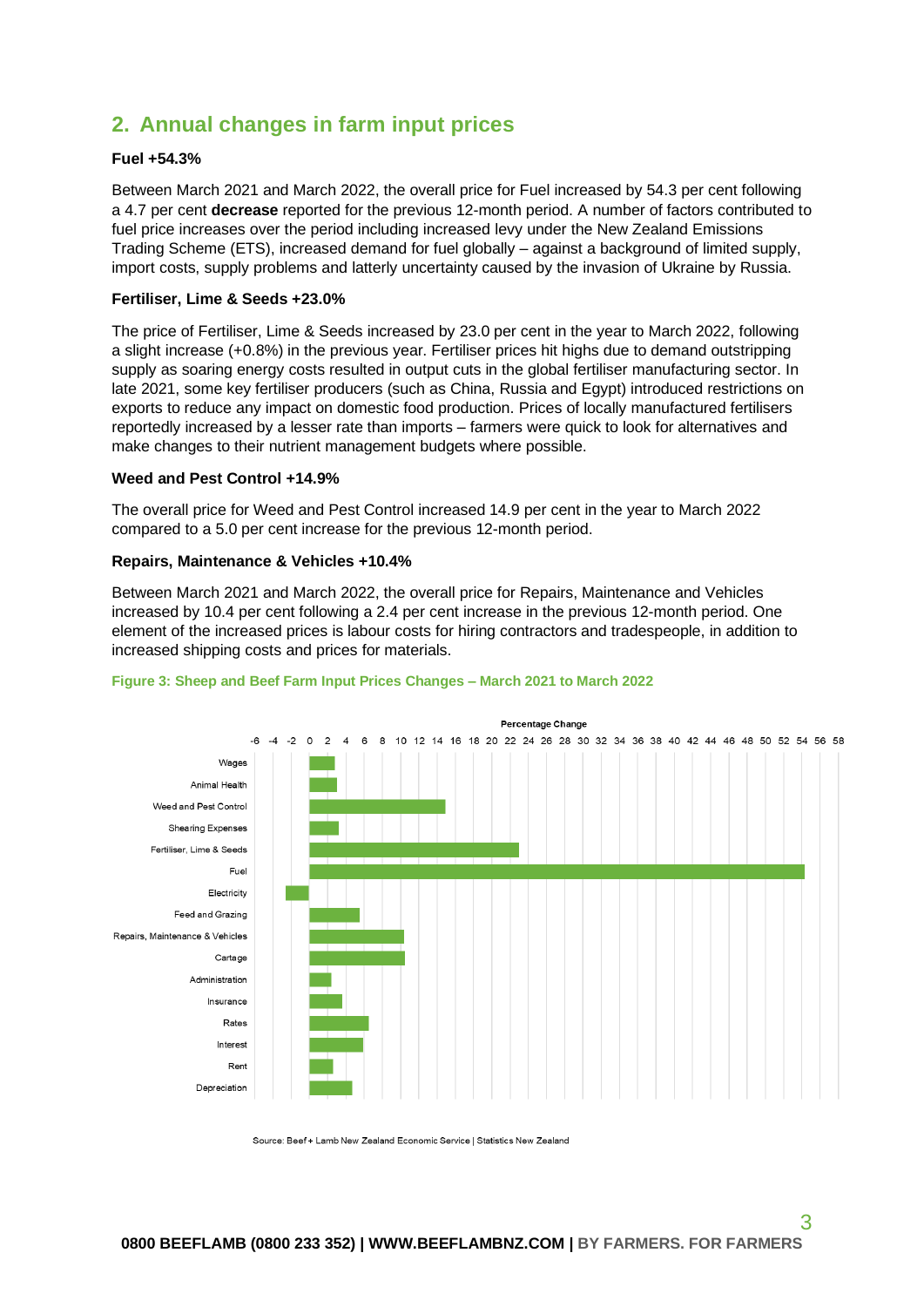The major items of expenditure are Fertiliser, Lime and Seeds; Interest; and Repairs, Maintenance and Vehicles. Together they account for approximately 42 per cent of total farm expenditure and combined prices increased 6.0 per cent.

Figure 3 shows the change in price of each input while Figure 4 shows the change in price of each input weighted by its proportion of total farm expenditure.

The price of Fuel showed the greatest annual change (+54.3%) and with a weighting of 2.8 per cent of farm expenditure, Fuel is the second biggest driver of on-farm inflation after Fertiliser, Lime, and Seeds (Figure 4). A time-series of the percentage weights of expenditure items is shown in Appendix 4.



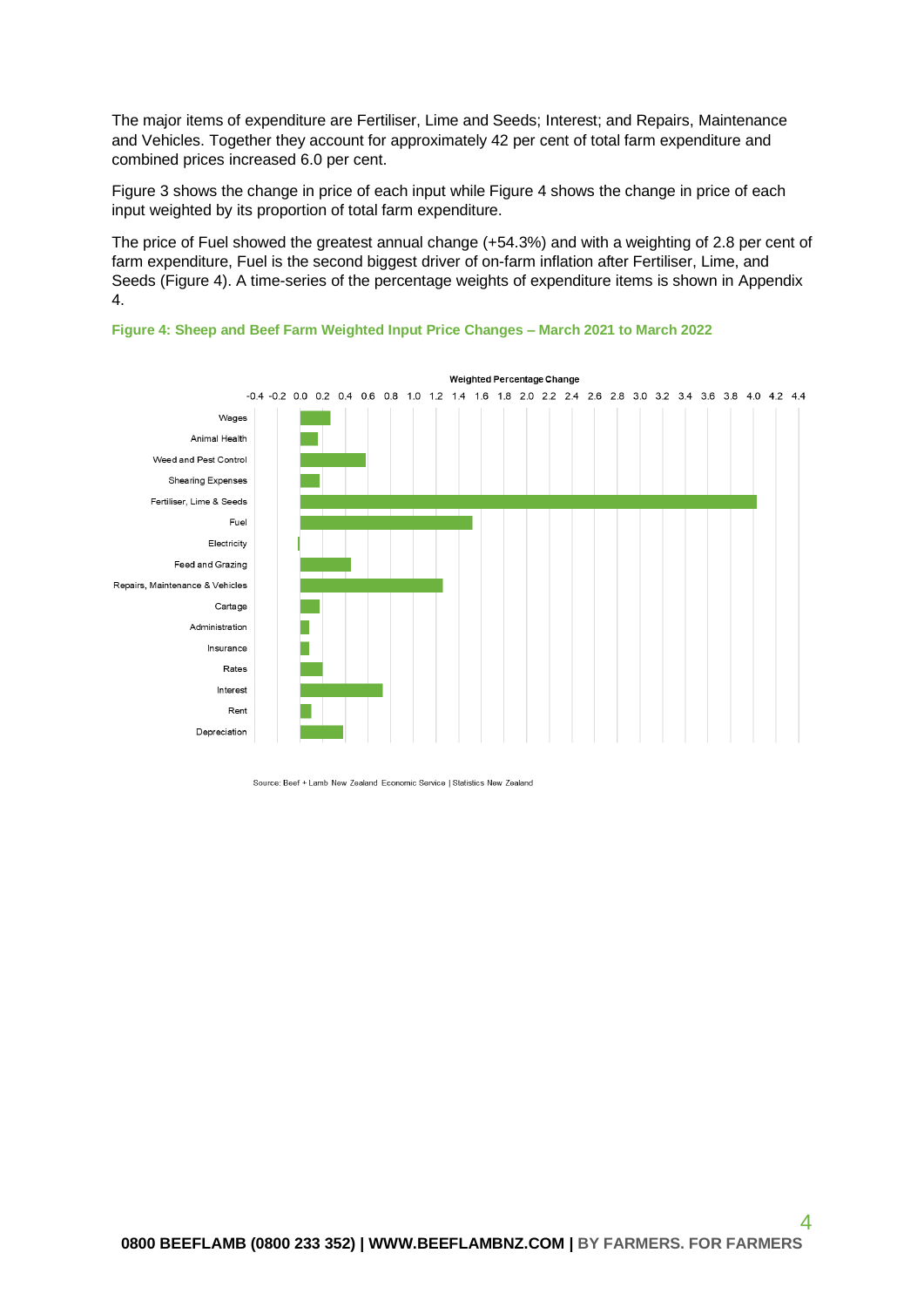|  | Table 1: Sheep and Beef Farm Input Price Changes |
|--|--------------------------------------------------|
|  |                                                  |

<span id="page-5-0"></span>

| Sheep and Beef Farm Input Price Changes<br><b>March 2021 to March 2022</b> |                      |                          |                                      |  |  |  |  |  |  |
|----------------------------------------------------------------------------|----------------------|--------------------------|--------------------------------------|--|--|--|--|--|--|
| <b>Categories of Expenditure</b>                                           | Percentage<br>Change | Percentage<br>Weight $1$ | Weighted<br>Percentage<br>Change $2$ |  |  |  |  |  |  |
|                                                                            | Col. 1               | Col. 2                   | Col. 3                               |  |  |  |  |  |  |
| Wages                                                                      | $+2.8$               | 9.7                      | $+0.27$                              |  |  |  |  |  |  |
| Animal Health                                                              | $+3.0$               | 5.3                      | $+0.16$                              |  |  |  |  |  |  |
| Weed and Pest Control                                                      | $+14.9$              | 3.9                      | $+0.58$                              |  |  |  |  |  |  |
| <b>Shearing Expenses</b>                                                   | $+3.2$               | 5.4                      | $+0.17$                              |  |  |  |  |  |  |
| Fertiliser, Lime & Seeds                                                   | $+23.0$              | 17.5                     | $+4.03$                              |  |  |  |  |  |  |
| Fuel                                                                       | $+54.3$              | 2.8                      | $+1.52$                              |  |  |  |  |  |  |
| Electricity                                                                | $-2.6$               | 0.9                      | $-0.02$                              |  |  |  |  |  |  |
| Feed and Grazing                                                           | $+5.5$               | 8.1                      | $+0.45$                              |  |  |  |  |  |  |
| Repairs, Maintenance & Vehicles                                            | $+10.4$              | 12.1                     | $+1.26$                              |  |  |  |  |  |  |
| Cartage                                                                    | $+10.5$              | 1.6                      | $+0.17$                              |  |  |  |  |  |  |
| Administration                                                             | $+2.4$               | 3.3                      | $+0.08$                              |  |  |  |  |  |  |
| Insurance                                                                  | $+3.6$               | 2.2                      | $+0.08$                              |  |  |  |  |  |  |
| Rates                                                                      | $+6.5$               | 3.1                      | $+0.20$                              |  |  |  |  |  |  |
| Interest                                                                   | $+5.9$               | 12.3                     | $+0.73$                              |  |  |  |  |  |  |
| Rent                                                                       | $+2.6$               | 3.7                      | $+0.10$                              |  |  |  |  |  |  |
| Depreciation                                                               | $+4.7$               | 8.1                      | $+0.38$                              |  |  |  |  |  |  |
| <b>TOTAL</b>                                                               |                      | 100.0                    | $+10.16$                             |  |  |  |  |  |  |

Notes:

1. Average three–year pattern of expenditure for Sheep and Beef Farms, i.e. (2018-19 to 2020-21p)

 The result is rounded to tw o decimal places, e.g. 2. Col.(3) equals Col.(1) multiplied by Col.(2) divided by 100.

Wages +2.8 x 9.7 / 100 = 27.16 / 100 = +0.27

Source: Beef + Lamb New Zealand Economic Service | Statistics New Zealand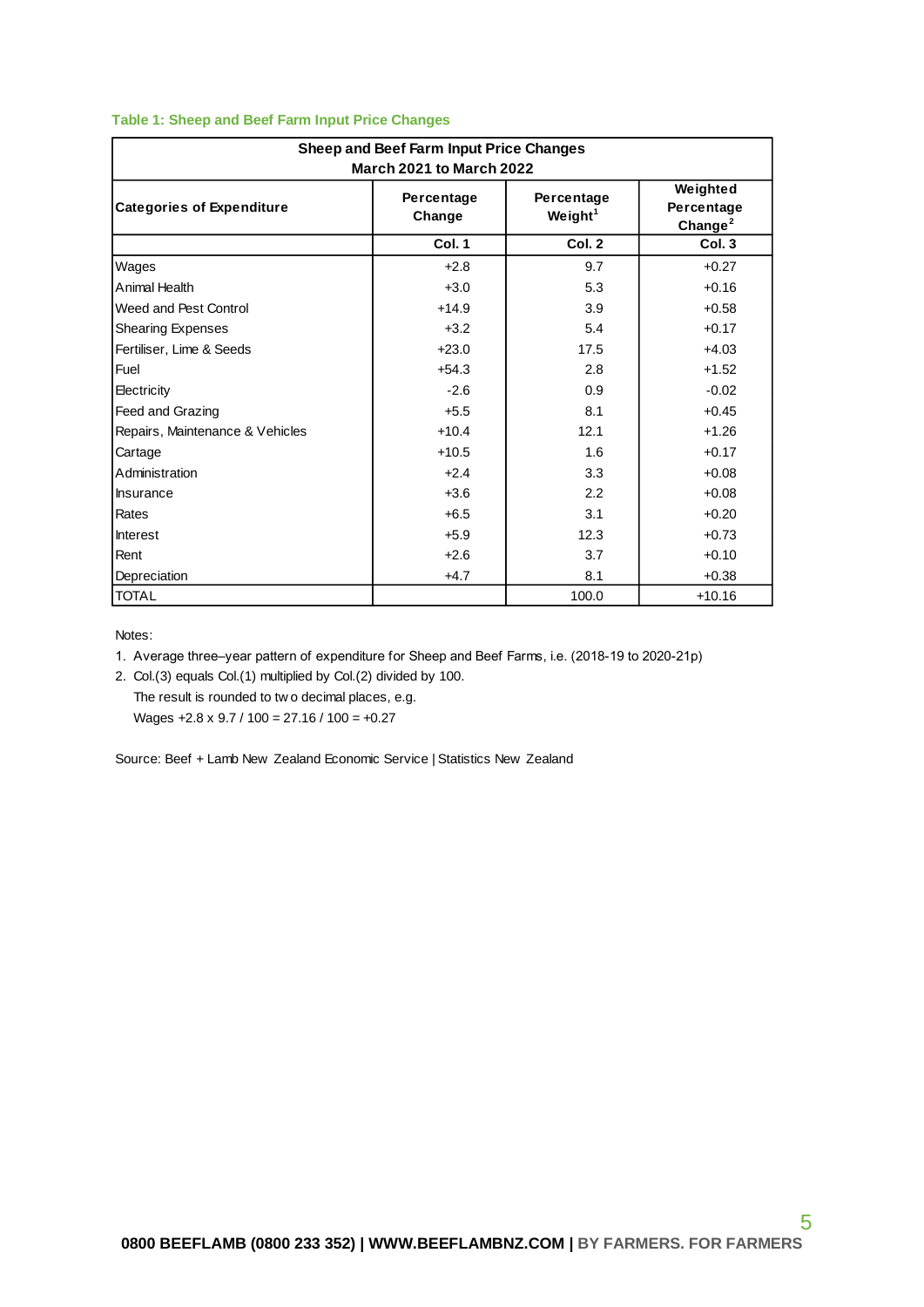# **3. Underlying on-farm inflation**

#### **Underlying on-farm inflation +10.7%**

When excluding interest from the calculation of the change in sheep and beef farm input prices, underlying on-farm inflation was 10.7 per cent in the year to March 2022, a level similar to 2008-09 when underlying on-farm inflation was 10.9 per cent.

[Table 2](#page-6-0) compares on-farm inflation with underlying on-farm inflation for the past 20 years. Underlying on-farm inflation over the past decade was 22.4 per cent, slightly higher than consumer price inflation over the same period at 20.3 per cent.

|                     | <b>On-farm inflation</b><br>(including Interest) |                    | Underlying on-farm inflation<br>(excluding Interest) |                    |  |  |
|---------------------|--------------------------------------------------|--------------------|------------------------------------------------------|--------------------|--|--|
| Year                | Percentage<br>Change                             | Index <sup>1</sup> | Percentage<br>Change                                 | Index <sup>1</sup> |  |  |
| 2002-03             | $+3.6$                                           | 963                | $+3.4$                                               | 964                |  |  |
| 2003-04             | $-0.2$                                           | 961                | $+0.0$                                               | 965                |  |  |
| 2004-05             | $+4.1$                                           | 1,000              | $+3.7$                                               | 1,000              |  |  |
| 2005-06             | $+4.8$                                           | 1,048              | $+5.2$                                               | 1,052              |  |  |
| 2006-07             | $+2.7$                                           | 1,076              | $+2.7$                                               | 1,080              |  |  |
| 2007-08             | $+9.7$                                           | 1,181              | $+9.8$                                               | 1,185              |  |  |
| 2008-09             | $+7.7$                                           | 1,272              | $+10.9$                                              | 1,314              |  |  |
| 2009-10             | $-2.9$                                           | 1,235              | $-1.5$                                               | 1,294              |  |  |
| 2010-11             | $+4.1$                                           | 1,286              | $+3.8$                                               | 1,343              |  |  |
| 2011-12             | $+2.3$                                           | 1,315              | $+3.8$                                               | 1,393              |  |  |
| 2012-13             | $+0.0$                                           | 1,316              | $+0.7$                                               | 1,403              |  |  |
| 2013-14             | $-0.6$                                           | 1,308              | $-0.2$                                               | 1,401              |  |  |
| 2014-15             | $+1.1$                                           | 1,323              | $-0.3$                                               | 1,397              |  |  |
| 2015-16             | $-2.0$                                           | 1,296              | 0.0                                                  | 1,397              |  |  |
| 2016-17             | $-0.2$                                           | 1,294              | $+1.1$                                               | 1,412              |  |  |
| 2017-18             | $+2.0$                                           | 1,320              | $+2.2$                                               | 1,443              |  |  |
| 2018-19             | $+3.0$                                           | 1,359              | $+3.5$                                               | 1,494              |  |  |
| 2019-20             | $+0.4$                                           | 1,364              | $+1.5$                                               | 1,517              |  |  |
| 2020-21             | $-1.1$                                           | 1,350              | $+1.6$                                               | 1,541              |  |  |
| 2021-22             | $+10.2$                                          | 1,487              | $+10.7$                                              | 1,706              |  |  |
|                     |                                                  |                    |                                                      |                    |  |  |
| 10 years to 2021-22 | $+13.0$                                          |                    | $+22.4$                                              |                    |  |  |
| 5 years to 2021-22  | $+14.9$                                          |                    | $+20.8$                                              |                    |  |  |
| 3 years to 2021-22  | $+9.4$                                           |                    | $+14.2$                                              |                    |  |  |
| 2 years to 2021-22  | $+9.0$                                           |                    | $+12.5$                                              |                    |  |  |

#### <span id="page-6-0"></span>**Table 2: Sheep and Beef On-Farm Inflation**

#### Note:

1. Index 2004-05=1000

Source: Beef + Lamb New Zealand Economic Service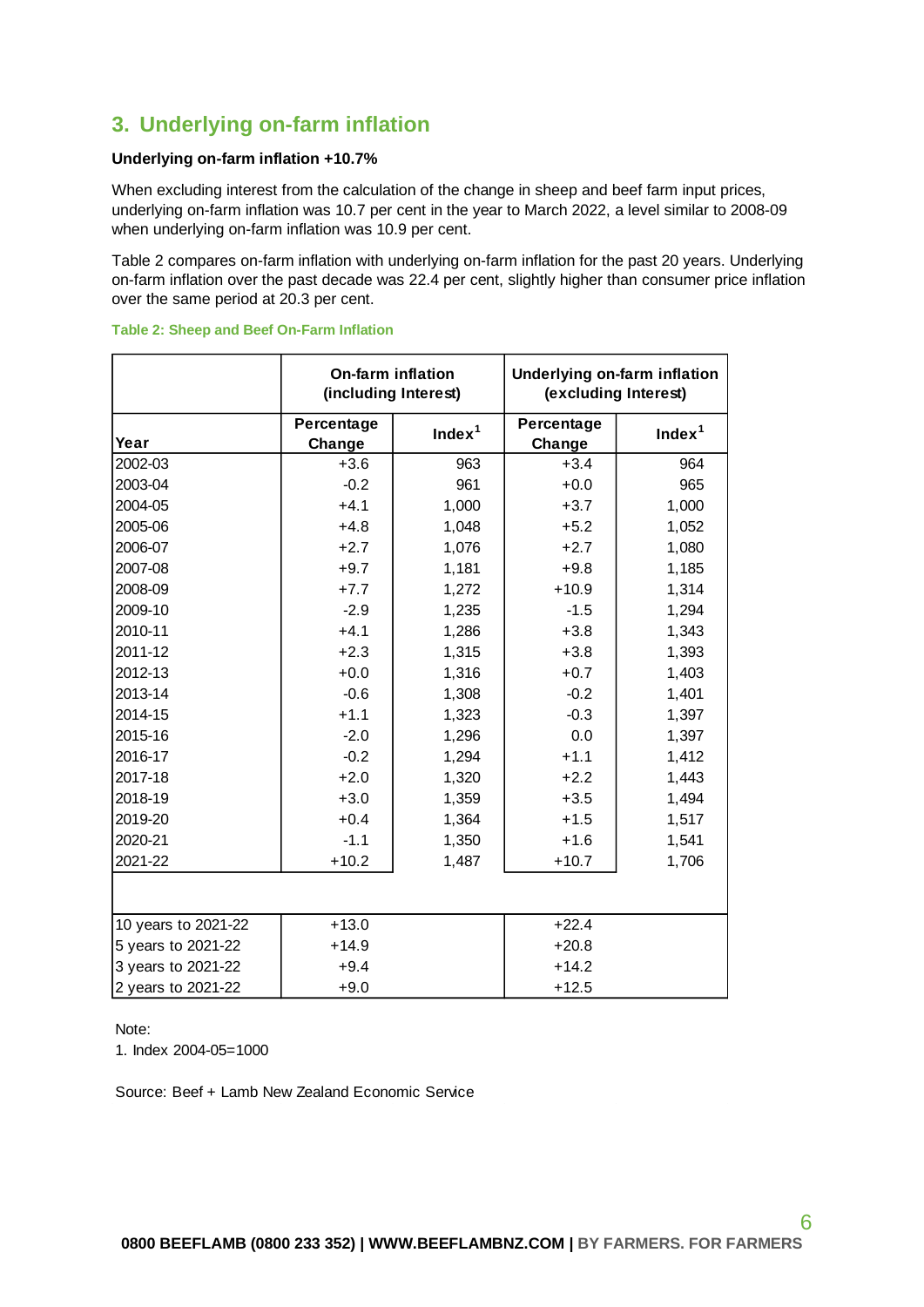# <span id="page-7-0"></span>**4. Methodology and sources**

The objective in this analysis is to isolate the price changes for the various input categories. An inflation rate (or overall price change) is then derived by weighting the price change for each individual category by its proportion of total farm expenditure. These proportions are based on a three-year moving average.

GST is excluded from the calculation of farm input price changes because this tax is recovered from farm expenditure.

This publication relies heavily on Statistics New Zealand (SNZ) Sheep and Beef Farm Expenses Price Index (FEPI) data. The March quarter data is published by SNZ in May. The SNZ data is published online at [www.stats.govt.nz](http://www.stats.govt.nz/) and is provided under the category "Business Price Indexes" (BPI) as downloadable tables.

Beef + Lamb New Zealand Economic Service Sheep and Beef Farm input prices differ from the SNZ data in three areas:

- 1. Interest charges are calculated independently to take account of both overdraft and mortgage interest rates, including fixed term interest, and are weighted using Beef + Lamb New Zealand Economic Service Sheep and Beef Farm Survey All Classes data.
- 2. Depreciation is included to measure the price changes for capital replacement. This item correctly lines up the input prices paid index with the on-farm expenditure reported by the Beef + Lamb New Zealand Economic Service Sheep and Beef Farm Survey for All Classes.
- 3. A three-year moving average of actual on-farm expenditure from the Sheep and Beef Farm Survey is used to weight individual categories to the single overall percentage price change for the year.

#### **Disclaimer**

© 2022 Beef + Lamb New Zealand Limited also referred to as B+LNZ, B+LNZ - Economic Service and the Economic Service.

All rights reserved. This work is covered by copyright and may not be stored, reproduced or copied without the prior written permission of Beef + Lamb New Zealand Limited.

Beef + Lamb New Zealand Limited, its employees and Directors shall not be liable for any loss or damage sustained by any person relying on the forecasts contained in this document, whatever the cause of such loss or damage.

Beef + Lamb New Zealand PO Box 121 Wellington 6140 New Zealand

Phone: +64 (4) 473 9150 E-mail: [econ@beeflambnz.com](mailto:econ@beeflambnz.com) Contact: Andrew Burtt, Chief Economist +64 (27) 652 9543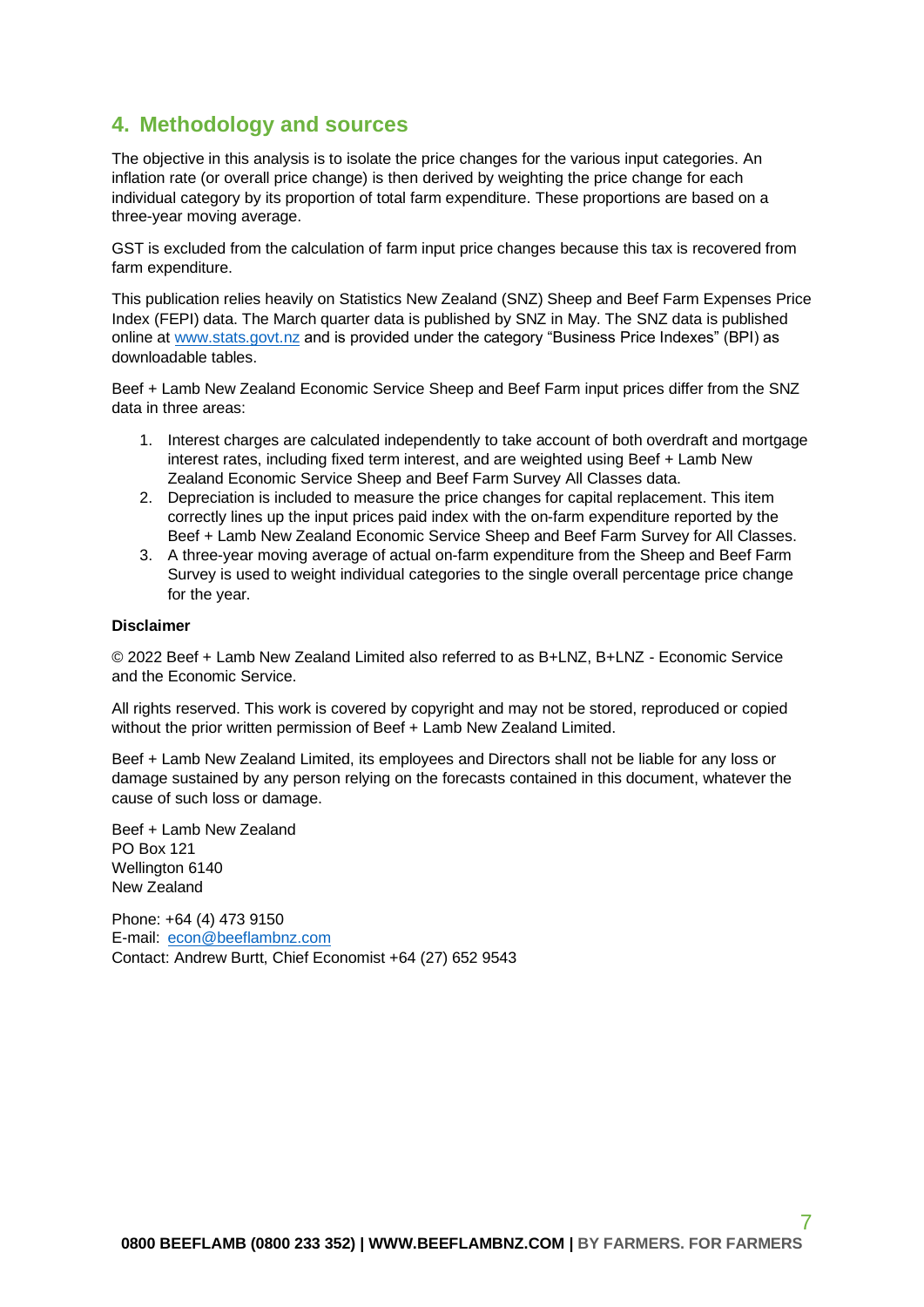# **5. Appendices**

#### **Appendix 1: Cumulative On-Farm Inflation Indexes – Farm Working Expenses (2004-05 = 1000)**



<span id="page-8-0"></span>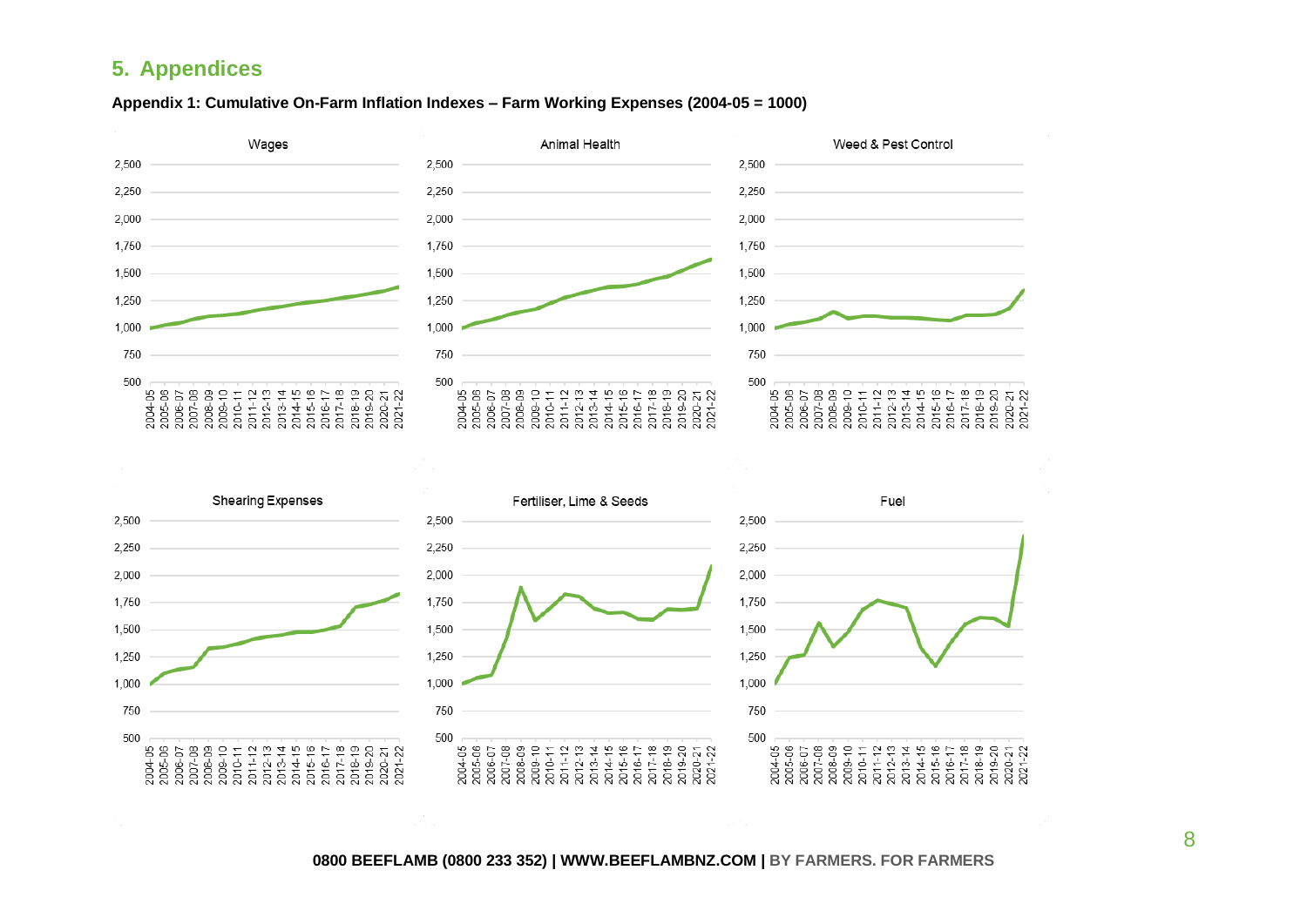

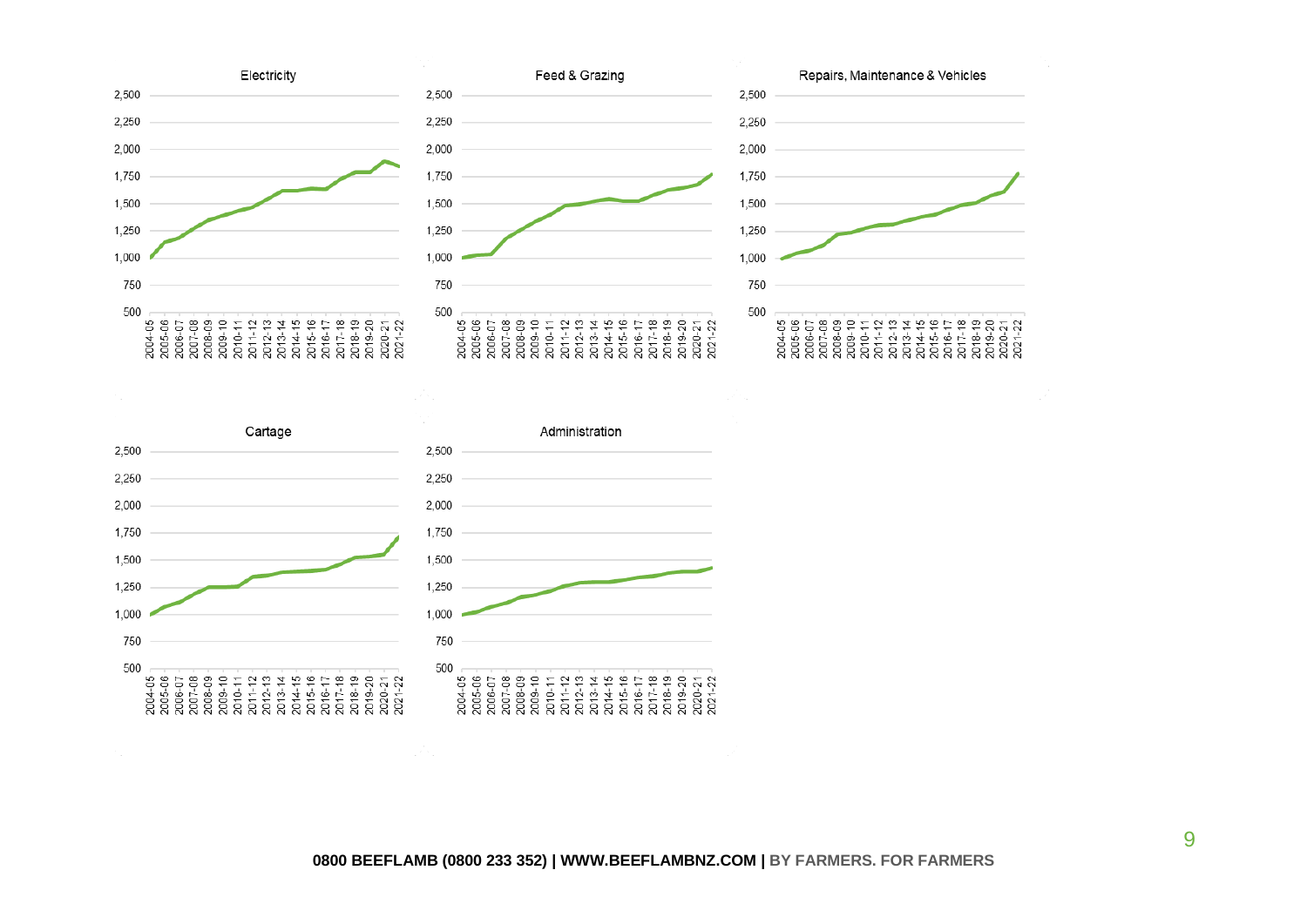

#### **Appendix 2: Cumulative On-Farm Inflation Indexes – Standing Charges and Depreciation (2004-05 = 1000)**

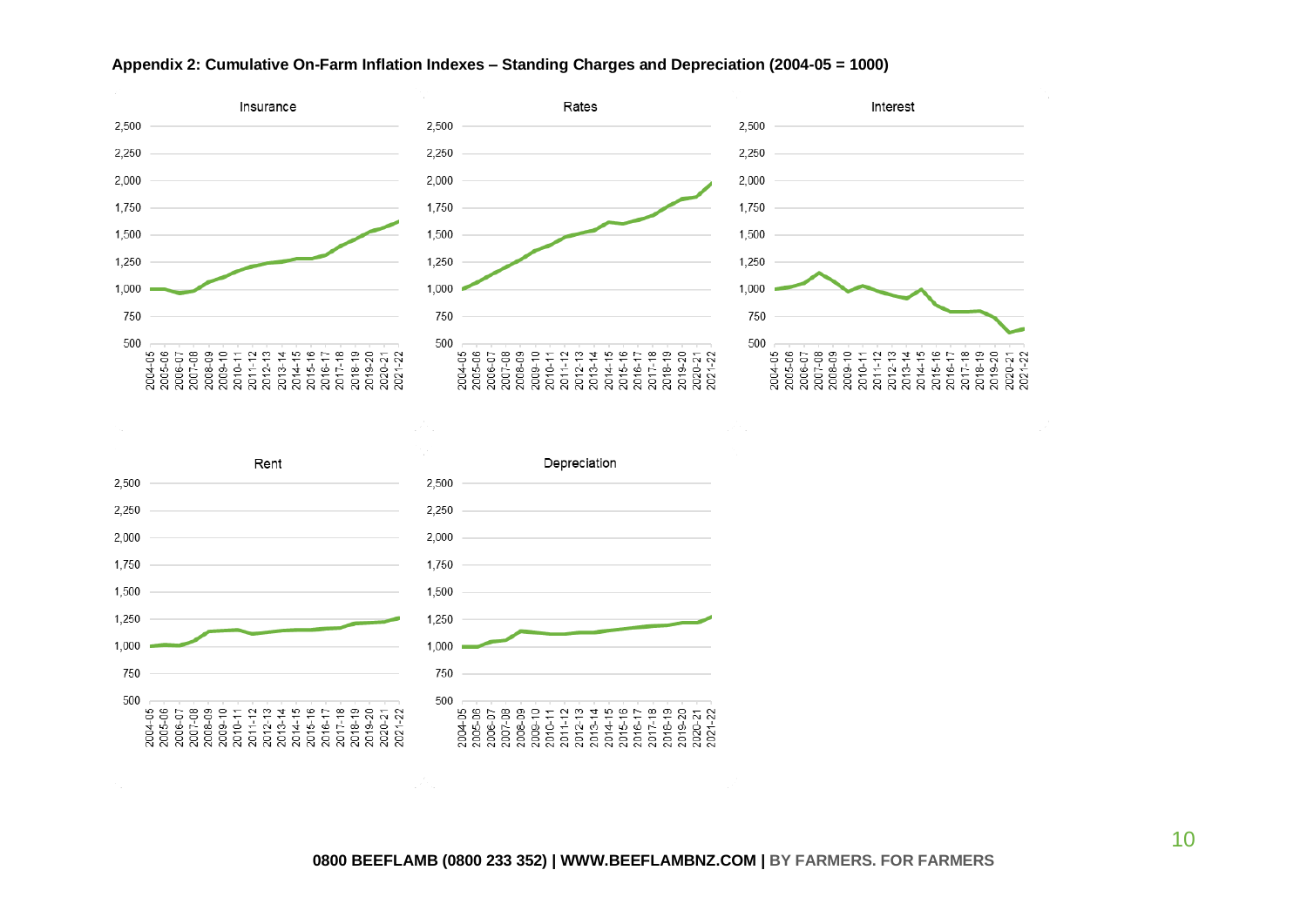#### **Appendix 3**

| <b>FARM EXPENDITURE</b>             | 2011-12 | 2012-13 | 2013-14 | 2014-15 | 2015-16 | 2016-17 | 2017-18 | 2018-19 | 2019-20 | 2020-21 | 2021-22 |
|-------------------------------------|---------|---------|---------|---------|---------|---------|---------|---------|---------|---------|---------|
| Wages                               | $+2.5$  | $+1.6$  | $+1.8$  | $+2.0$  | $+1.2$  | $+1.3$  | $+1.8$  | $+1.7$  | $+1.3$  | $+2.1$  | $+2.8$  |
| Animal Health                       | $+4.3$  | $+3.0$  | $+2.4$  | $+2.0$  | $+0.3$  | $+1.9$  | $+2.6$  | $+2.0$  | $+3.7$  | $+3.8$  | $+3.0$  |
| Weed & Pest Control                 | $+0.1$  | $-1.1$  | $-0.1$  | $-0.6$  | $-0.9$  | $-1.1$  | $+4.6$  | $-0.2$  | $+0.6$  | $+5.0$  | $+14.9$ |
| <b>Shearing Expenses</b>            | $+3.2$  | $+1.7$  | $+1.1$  | $+1.8$  | $+0.3$  | $+1.3$  | $+2.3$  | $+11.2$ | $+1.4$  | $+2.2$  | $+3.2$  |
| Fertiliser, Lime & Seeds            | $+7.0$  | $-1.1$  | $-6.1$  | $-2.3$  | $+0.6$  | $-3.8$  | $-0.6$  | $+6.2$  | $-0.3$  | $+0.8$  | $+23.0$ |
| Fuel                                | $+5.4$  | $-2.0$  | $-2.0$  | $-21.7$ | $-12.7$ | $+18.8$ | $+12.1$ | $+4.0$  | $-0.4$  | $-4.7$  | $+54.3$ |
| Electricity                         | $+2.6$  | $+5.0$  | $+4.9$  | $+0.2$  | $+1.1$  | $-0.3$  | $+5.8$  | $+3.7$  | $-0.1$  | $+5.8$  | $-2.6$  |
| Feed & Grazing                      | $+5.9$  | $+1.0$  | $+2.1$  | $+1.1$  | $-1.1$  | $-0.3$  | $+3.6$  | $+3.3$  | $+1.0$  | $+1.9$  | $+5.5$  |
| Repairs, Maintenance & Vehicles     | $+2.4$  | $+0.5$  | $+2.6$  | $+2.2$  | $+1.7$  | $+3.5$  | $+2.7$  | $+1.4$  | $+4.2$  | $+2.4$  | $+10.4$ |
| Cartage                             | $+6.6$  | $+1.3$  | $+2.1$  | $+0.3$  | $+0.7$  | $+0.9$  | $+3.4$  | $+4.0$  | $+0.6$  | $+1.3$  | $+10.5$ |
| Administration                      | $+4.4$  | $+2.1$  | $+0.5$  | $-0.2$  | $+1.4$  | $+2.0$  | $+0.6$  | $+2.3$  | $+0.9$  | $+0.1$  | $+2.4$  |
| Insurance                           | $+3.4$  | $+2.4$  | $+1.2$  | $+2.4$  | $-0.4$  | $+2.7$  | $+6.7$  | $+4.1$  | $+5.0$  | $+2.5$  | $+3.6$  |
| Rates                               | $+5.6$  | $+2.2$  | $+1.6$  | $+4.9$  | $-0.7$  | $+2.0$  | $+2.7$  | $+5.1$  | $+3.7$  | $+1.3$  | $+6.5$  |
| Interest                            | $-4.6$  | $-3.9$  | $-3.0$  | $+9.4$  | $-14.5$ | $-7.5$  | $+0.5$  | $+0.1$  | $-7.2$  | $-18.9$ | $+5.9$  |
| Rent                                | $-2.7$  | $+1.3$  | $+1.2$  | $+0.2$  | $+0.0$  | $+1.5$  | $+0.3$  | $+4.0$  | $+0.4$  | $+0.5$  | $+2.6$  |
| Depreciation                        | $+0.3$  | $+1.4$  | $+0.1$  | $+1.4$  | $+1.3$  | $+1.2$  | $+1.4$  | $+0.4$  | $+1.4$  | $+0.1$  | $+4.7$  |
| <b>On-Farm Inflation</b>            | $+2.3$  | $+0.0$  | $-0.6$  | $+1.1$  | $-2.1$  | $-0.2$  | $+2.0$  | $+3.0$  | $+0.4$  | $-1.1$  | $+10.2$ |
| (including Interest)                |         |         |         |         |         |         |         |         |         |         |         |
| <b>Underlying On-Farm Inflation</b> | $+3.8$  | $+0.7$  | $-0.2$  | $-0.3$  | $+0.0$  | $+1.1$  | $+2.2$  | $+3.5$  | $+1.5$  | $+1.6$  | $+10.7$ |
| (excluding Interest)                |         |         |         |         |         |         |         |         |         |         |         |
| Consumer Price Index (CPI)          | $+1.6$  | $+0.9$  | $+1.5$  | $+0.3$  | $+0.4$  | $+2.2$  | $+1.1$  | $+1.5$  | $+2.5$  | $+1.5$  | $+6.9$  |

#### **ANNUAL PERCENTAGE CHANGES IN SHEEP AND BEEF FARM INPUT PRICES March Quarter Prices**